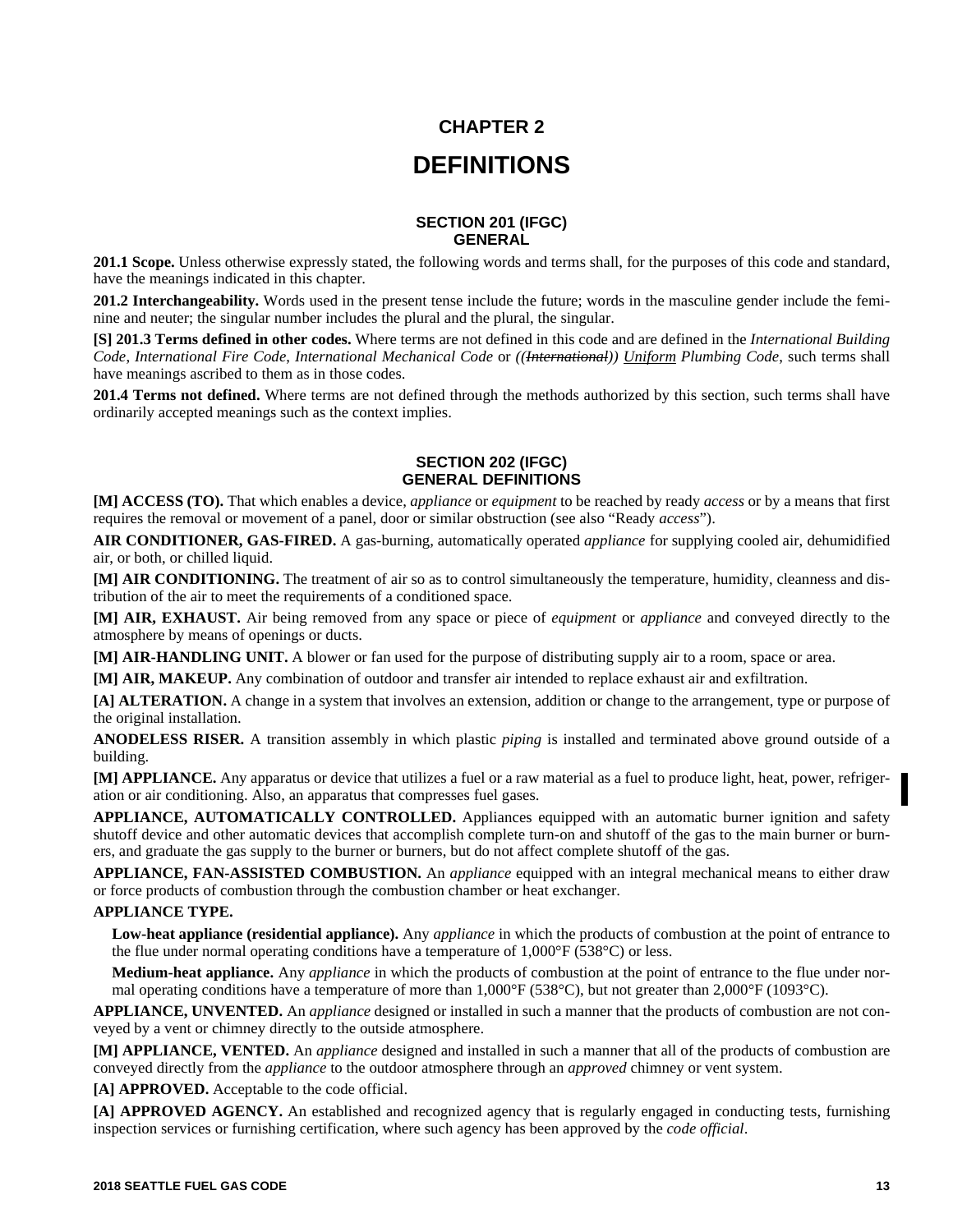**ATMOSPHERIC PRESSURE.** The pressure of the weight of air and water vapor on the surface of the earth, approximately 14.7 pounds per square inch (psi) (101 kPa absolute) at sea level.

**AUTOMATIC IGNITION.** Ignition of gas at the burner(s) when the gas controlling device is turned on, including reignition if the flames on the burner(s) have been extinguished by means other than by the closing of the gas controlling device.

**BAFFLE.** An object placed in an *appliance* to change the direction of or retard the flow of air, air-gas mixtures or flue gases.

**BAROMETRIC DRAFT REGULATOR.** A balanced damper device attached to a chimney, vent connector, breeching or flue gas manifold to protect combustion appliances by controlling chimney draft. A double-acting barometric draft regulator is one whose balancing damper is free to move in either direction to protect combustion appliances from both excessive draft and backdraft.

**[S] BOILER. ((, LOW-PRESSURE.** A self-contained *appliance* for supplying steam or hot water.)) A closed vessel in which water is heated, steam is generated, steam is superheated, or any combination thereof, under pressure or vacuum by the direct application of heat. The term *boiler* shall also include fire unites for heating or vaporizing liquids other than water where these systems are complete within themselves.

**((Hot water heating boiler.** A boiler in which no steam is generated, from which hot water is circulated for heating purposes and then returned to the boiler, and that operates at water pressures not exceeding 160 pounds per square inch gauge (psig) (1100 kPa gauge) and at water temperatures not exceeding 250°F (121°C) at or near the boiler *outlet*.

**Hot water supply boiler.** A boiler, completely filled with water, which furnishes hot water to be used externally to itself, and that operates at water pressures not exceeding 160 psig (1100 kPa gauge) and at water temperatures not exceeding 250°F (121°C) at or near the boiler *outlet*.

**Steam heating boiler.** A boiler in which steam is generated and that operates at a steam pressure not exceeding 15 psig (100 kPa gauge).))

**[S] BOILER CODE.** The *Seattle Boiler and Pressure Vessel Code*.

**BONDING JUMPER.** A conductor installed to electrically connect metallic gas *piping* to the grounding electrode system.

**[M] BRAZING.** A metal-joining process wherein coalescence is produced by the use of a nonferrous filler metal having a melting point above 1,000°F (538°C), but lower than that of the base metal being joined. The filler material is distributed between the closely fitted surfaces of the joint by capillary action.

**BROILER.** A general term including salamanders, barbecues and other appliances cooking primarily by radiated heat, excepting toasters.

**BTU.** Abbreviation for British thermal unit, which is the quantity of heat required to raise the temperature of 1 pound (454 g) of water  $1^{\circ}F (0.56^{\circ}C)$  (1 Btu = 1055 J).

**BURNER.** A device for the final conveyance of the gas, or a mixture of gas and air, to the combustion zone.

**Induced-draft.** A burner that depends on draft induced by a fan that is an integral part of the *appliance* and is located downstream from the burner.

**Power.** A burner in which gas, air or both are supplied at pressures exceeding, for gas, the line pressure, and for air, atmospheric pressure, with this added pressure being applied at the burner.

**[M] CHIMNEY.** A primarily vertical structure containing one or more flues, for the purpose of carrying gaseous products of combustion and air from an *appliance* to the outside atmosphere.

**Factory-built chimney.** A *listed* and *labeled* chimney composed of factory-made components, assembled in the field in accordance with manufacturer's instructions and the conditions of the listing.

**Masonry chimney.** A field-constructed chimney composed of solid masonry units, bricks, stones or concrete.

**Metal chimney.** A field-constructed chimney of metal.

**[M] CLEARANCE.** The minimum distance through air measured between the heat-producing surface of the mechanical *appliance*, device or *equipment* and the surface of the *combustible material* or *assembly*.

**CLOTHES DRYER.** An *appliance* used to dry wet laundry by means of heated air. Dryer classifications are as follows:

**Type 1.** Factory-built package, multiple production. Primarily used in family living environment. Usually the smallest unit physically and in function output.

**Type 2.** Factory-built package, multiple production. Used in business with direct intercourse of the function with the public. Not designed for use in individual family living environment.

**[S][A] CODE.** These regulations, subsequent amendments thereto or any emergency rule or regulation that ((the administrative authority having jurisdiction has lawfully)) have been adopted.

**[S][A] CODE OFFICIAL.** The ((officer or other designated authority charged with the administration and enforcement of this eode<sub>r</sub>)) Director of the Seattle Department of Construction and Inspections or a duly authorized representative.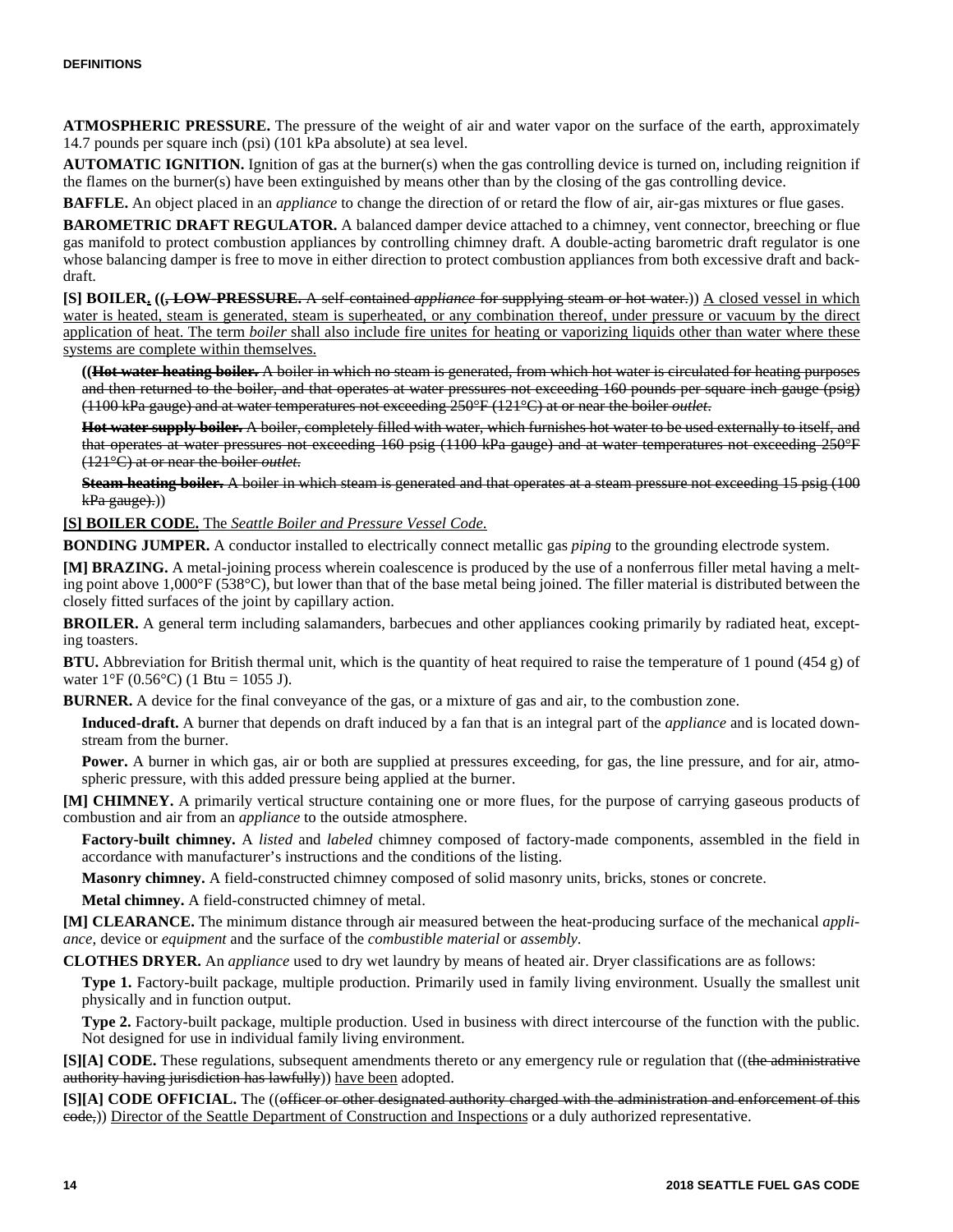**[M] COMBUSTIBLE ASSEMBLY.** Wall, floor, ceiling or other assembly constructed of one or more component materials that are not defined as noncombustible.

**[M] COMBUSTIBLE MATERIAL.** Any material not defined as noncombustible.

**[M] COMBUSTION.** In the context of this code, refers to the rapid oxidation of fuel accompanied by the production of heat or heat and light.

**[M] COMBUSTION AIR.** Air necessary for complete combustion of a fuel, including theoretical air and excess air.

**[M] COMBUSTION CHAMBER.** The portion of an *appliance* within which combustion occurs.

**[M] COMBUSTION PRODUCTS.** Constituents resulting from the combustion of a fuel with the oxygen of the air, including inert gases, but excluding excess air.

**[M] CONCEALED LOCATION.** A location that cannot be accessed without damaging permanent parts of the building structure or finish surface. Spaces above, below or behind readily removable panels or doors shall not be considered as concealed.

**CONCEALED PIPING.** *Piping* that is located in a *concealed location* (see "*Concealed location*").

**CONDENSATE.** The liquid that condenses from a gas (including flue gas) caused by a reduction in temperature or increase in pressure.

**CONNECTOR, APPLIANCE (Fuel).** Rigid metallic pipe and fittings, semirigid metallic tubing and fittings or a *listed* and *labeled* device that connects an *appliance* to the gas *piping* system.

**CONNECTOR, CHIMNEY OR VENT.** The pipe that connects an *appliance* to a chimney or vent.

**[A] CONSTRUCTION DOCUMENTS.** All of the written, graphic and pictorial documents prepared or assembled for describing the design, location and physical characteristics of the elements of the project necessary for obtaining a mechanical permit.

**[M] CONTROL.** A manual or automatic device designed to regulate the gas, air, water or electrical supply to, or operation of, a mechanical system.

**CONVERSION BURNER.** A unit consisting of a burner and its controls for installation in an *appliance* originally utilizing another fuel.

**COUNTER APPLIANCES.** Appliances such as coffee brewers and coffee urns and any appurtenant water-heating *appliance*, food and dish warmers, hot plates, griddles, waffle bakers and other appliances designed for installation on or in a counter.

**CUBIC FOOT.** The amount of gas that occupies 1 cubic foot  $(0.02832 \text{ m}^3)$  when at a temperature of  $60^{\circ}$ F  $(16^{\circ}$ C), saturated with water vapor and under a pressure equivalent to that of 30 inches of mercury (101 kPa).

**[M] DAMPER.** A manually or automatically controlled device to regulate draft or the rate of flow of air or combustion gases.

**DECORATIVE APPLIANCE, VENTED.** A vented *appliance* wherein the primary function lies in the aesthetic effect of the flames.

**DECORATIVE APPLIANCES FOR INSTALLATION IN VENTED FIREPLACES.** A vented *appliance* designed for installation within the fire chamber of a vented *fireplace*, wherein the primary function lies in the aesthetic effect of the flames. **DEMAND.** The maximum amount of gas input required per unit of time, usually expressed in cubic feet per hour, or Btu/h (1) Btu/h =  $0.2931$  W).

**[BS] DESIGN FLOOD ELEVATION.** The elevation of the "design flood," including wave height, relative to the datum specified on the community's legally designated flood hazard map. In areas designated as Zone AO, the *design flood elevation* shall be the elevation of the highest existing grade of the *building's* perimeter plus the depth number (in feet) specified on the flood hazard map. In areas designated as Zone AO where a depth number is not specified on the map, the depth number shall be taken as being equal to 2 feet (610 mm).

**DILUTION AIR.** Air that is introduced into a draft hood and is mixed with the flue gases.

**DIRECT-VENT APPLIANCES.** Appliances that are constructed and installed so that all air for combustion is derived directly from the outdoor atmosphere and all flue gases are discharged directly to the outdoor atmosphere.

**[M] DRAFT.** The pressure difference existing between the *appliance* or any component part and the atmosphere, that causes a continuous flow of air and products of combustion through the gas passages of the *appliance* to the atmosphere.

**Mechanical or induced draft.** The pressure difference created by the action of a fan, blower or ejector that is located between the *appliance* and the chimney or vent termination.

**Natural draft.** The pressure difference created by a vent or chimney because of its height, and the temperature difference between the flue gases and the atmosphere.

**DRAFT HOOD.** A nonadjustable device built into an *appliance*, or made as part of the vent connector from an *appliance*, that is designed to: provide for ready escape of the flue gases from the *appliance* in the event of no draft, backdraft or stoppage beyond the draft hood; prevent a backdraft from entering the *appliance*; and neutralize the effect of stack action of the chimney or gas vent upon operation of the *appliance*.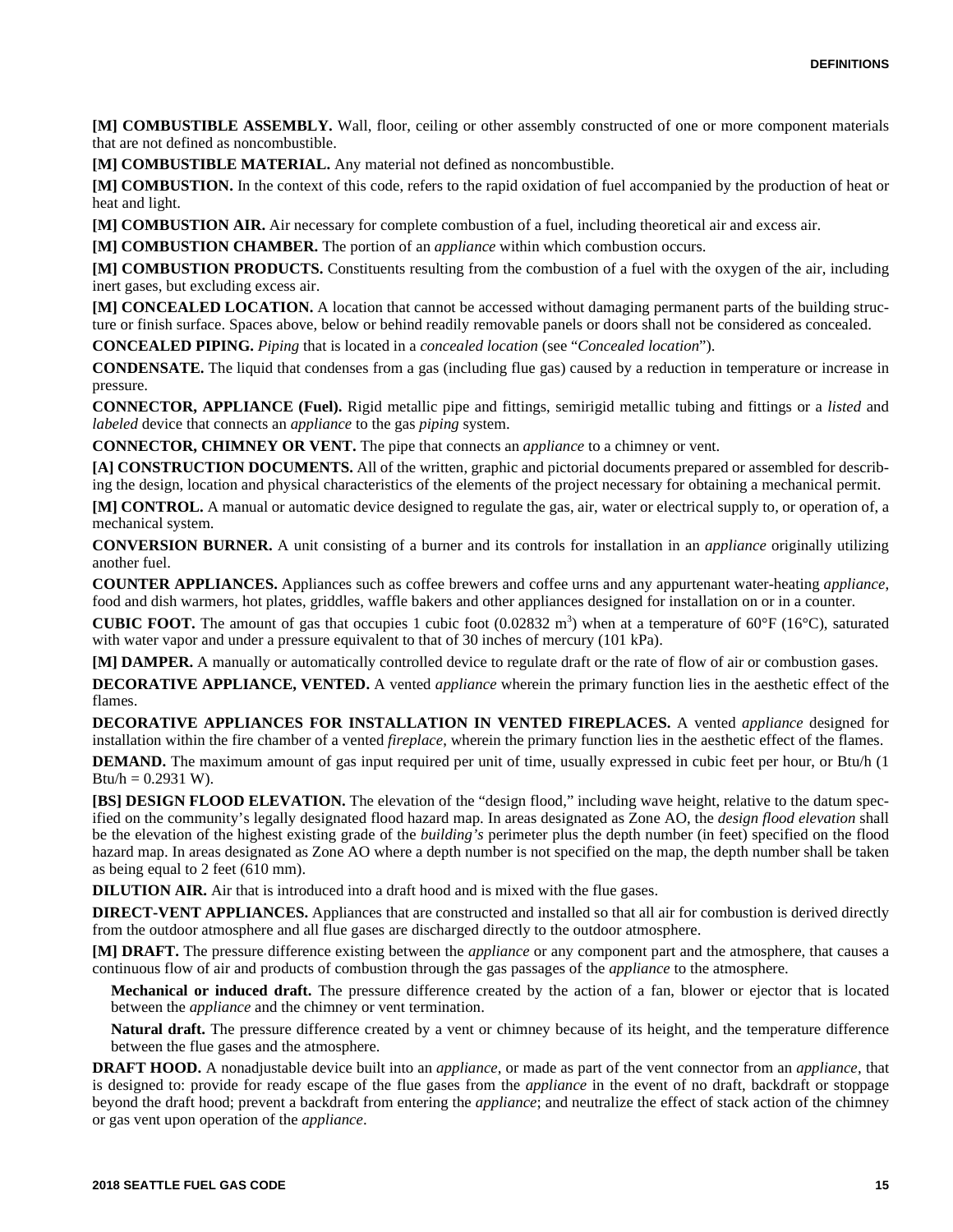**DRAFT REGULATOR.** A device that functions to maintain a desired draft in the *appliance* by automatically reducing the draft to the desired value.

**[M] DRIP.** The container placed at a low point in a system of *piping* to collect condensate and from which the condensate is removable.

**DRY GAS.** A gas having a moisture and hydrocarbon dew point below any normal temperature to which the gas *piping* is exposed.

**DUCT FURNACE.** A warm-air furnace normally installed in an air distribution duct to supply warm air for heating. This definition shall apply only to a warm-air heating *appliance* that depends for air circulation on a blower not furnished as part of the furnace.

**[M] DUCT SYSTEM.** A continuous passageway for the transmission of air that, in addition to ducts, includes duct fittings, dampers, plenums, fans and accessory air-handling *equipment*.

**[A] DWELLING UNIT.** A single unit providing complete, independent living facilities for one or more persons, including permanent provisions for living, sleeping, eating, cooking and sanitation.

**EQUIPMENT.** Apparatus and devices other than appliances.

**EXCESS FLOW VALVE (EFV).** A valve designed to activate when the fuel gas passing through it exceeds a prescribed flow rate.

**EXTERIOR MASONRY CHIMNEYS.** Masonry chimneys exposed to the outdoors on one or more sides below the roof line.

**[M] FIREPLACE.** A fire chamber and hearth constructed of *noncombustible material* for use with solid fuels and provided with a chimney.

**Factory-built fireplace.** A *fireplace* composed of *listed* factory-built components assembled in accordance with the terms of listing to form the completed *fireplace*.

**Masonry fireplace.** A hearth and fire chamber of solid masonry units such as bricks, stones, *listed* masonry units or reinforced concrete, provided with a suitable chimney.

**FIRING VALVE.** A valve of the plug and barrel type designed for use with gas, and equipped with a lever handle for manual operation and a dial to indicate the percentage of opening.

**FLAME SAFEGUARD.** A device that will automatically shut off the fuel supply to a main burner or group of burners when the means of ignition of such burners becomes inoperative, and when flame failure occurs on the burner or group of burners.

**FLASHBACK ARRESTOR CHECK VALVE.** A device that will prevent the backflow of one gas into the supply system of another gas and prevent the passage of flame into the gas supply system.

**[BS] FLOOD HAZARD AREA.** The greater of the following two areas:

1. The area within a floodplain subject to a 1 percent or greater chance of flooding in any given year.

2. This area designated as a *flood hazard area* on a community's flood hazard map, or otherwise legally designated.

**FLOOR FURNACE.** A completely self-contained furnace suspended from the floor of the space being heated, taking air for combustion from outside such space and with means for observing flames and lighting the *appliance* from such space.

**Fan type.** A floor furnace equipped with a fan that provides the primary means for circulating air.

**Gravity type.** A floor furnace depending primarily on circulation of air by gravity. This classification shall also include floor furnaces equipped with booster-type fans that do not materially restrict free circulation of air by gravity flow when such fans are not in operation.

**FLUE, APPLIANCE.** The passage(s) within an *appliance* through which combustion products pass from the combustion chamber of the *appliance* to the draft hood inlet opening on an *appliance* equipped with a draft hood or to the *outlet* of the *appliance* on an *appliance* not equipped with a draft hood.

**FLUE COLLAR.** That portion of an *appliance* designed for the attachment of a draft hood, vent connector or venting system.

**FLUE GASES.** Products of combustion plus excess air in *appliance* flues or heat exchangers.

**[M] FLUE LINER (LINING).** A system or material used to form the inside surface of a flue in a chimney or vent, for the purpose of protecting the surrounding structure from the effects of combustion products and for conveying combustion products without leakage to the atmosphere.

**FUEL GAS.** A natural gas, manufactured gas, liquefied petroleum gas or mixtures of these gases.

**[M] FURNACE.** A completely self-contained heating unit that is designed to supply heated air to spaces remote from or adjacent to the *appliance* location.

**FURNACE, CENTRAL.** A self-contained *appliance* for heating air by transfer of heat of combustion through metal to the air, and designed to supply heated air through ducts to spaces remote from or adjacent to the *appliance* location.

**FURNACE, ENCLOSED.** A specific heating, or heating and ventilating, furnace incorporating an integral total enclosure and using only outside air for combustion.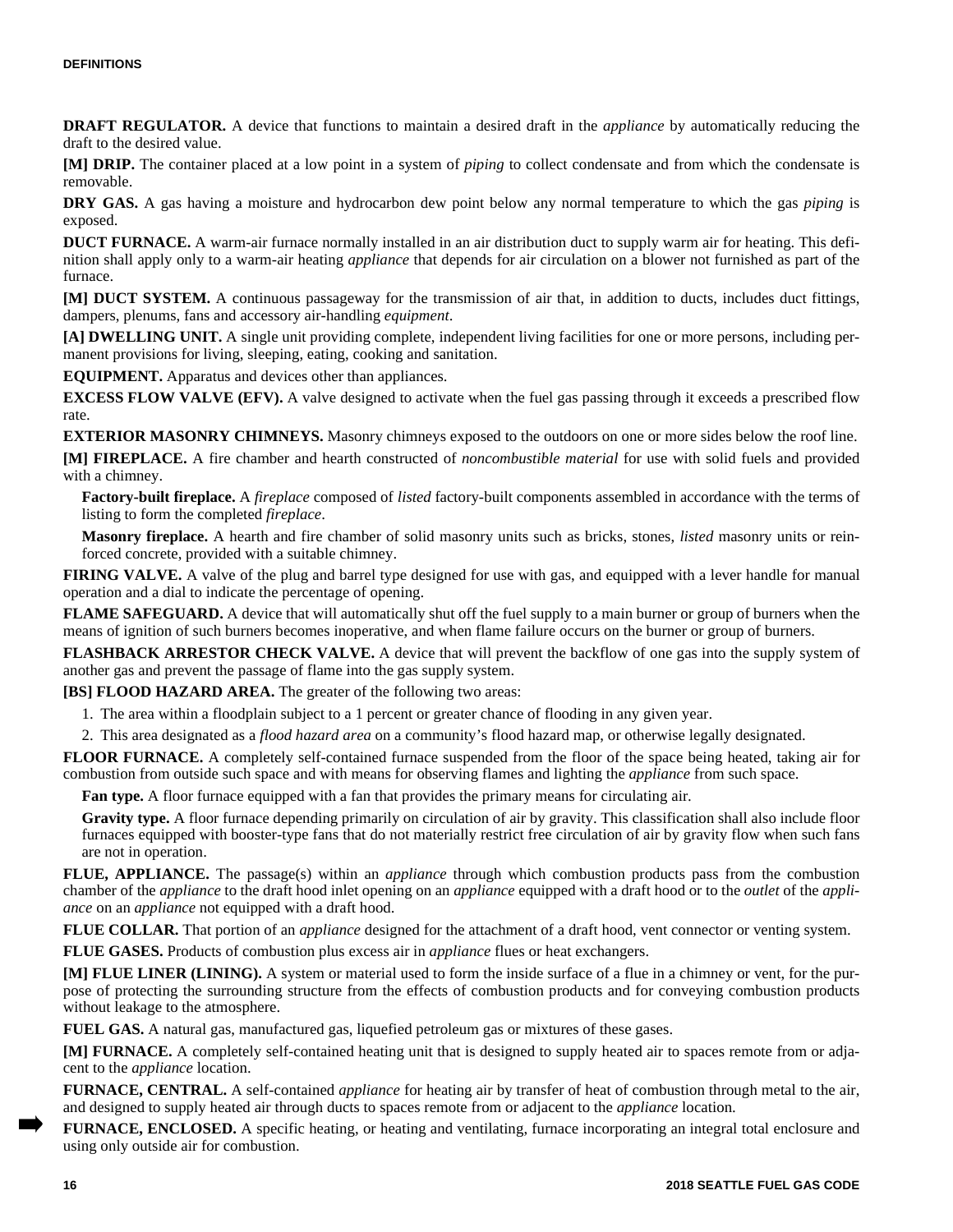**FURNACE PLENUM.** An air compartment or chamber to which one or more ducts are connected and that forms part of an air distribution system.

**GAS CONVENIENCE OUTLET.** A permanently mounted, manually operated device that provides the means for connecting an *appliance* to, and disconnecting an *appliance* from, the supply *piping*. The device includes an integral, manually operated valve with a nondisplaceable valve member and is designed so that disconnection of an *appliance* only occurs when the manually operated valve is in the closed position.

**GAS PIPING.** An installation of pipe, valves or fittings installed on a premises or in a building and utilized to convey fuel gas.

**[F] GASEOUS HYDROGEN SYSTEM.** See Section 702.1.

**[M] HAZARDOUS LOCATION.** Any location considered to be a fire hazard for flammable vapors, dust, combustible fibers or other highly combustible substances. The location is not necessarily categorized in the building code as a high-hazard group classification.

**HOUSE PIPING.** See "*Piping* system."

**[F] HYDROGEN FUEL-GAS ROOM.** See Section 702.1.

**HYDROGEN-GENERATING APPLIANCE.** See Section 702.1.

**IGNITION PILOT.** A pilot that operates during the lighting cycle and discontinues during main burner operation.

**[M] IGNITION SOURCE.** A flame, spark or hot surface capable of igniting flammable vapors or fumes. Such sources include *appliance* burners, burner ignitors and electrical switching devices.

**INCINERATOR.** An *appliance* used to reduce combustible refuse material to ashes and that is manufactured, sold and installed as a complete unit.

**INDUSTRIAL AIR HEATERS, DIRECT-FIRED NONRECIRCULATING.** A heater in which all the products of combustion generated by the burners are released into the air stream being heated. The purpose of the heater is to offset building heat loss by heating only outdoor air.

**INDUSTRIAL AIR HEATERS, DIRECT-FIRED RECIRCULATING.** A heater in which all the products of combustion generated by the burners are released into the air stream being heated. The purpose of the heater is to offset building heat loss by heating outdoor air, and, if applicable, indoor air.

**INFRARED RADIANT HEATER.** A heater that directs a substantial amount of its energy output in the form of infrared radiant energy into the area to be heated. Such heaters are of either the vented or unvented type.

**[M] JOINT, FLANGED.** A joint made by bolting together a pair of flanged ends.

**[M] JOINT, FLARED.** A metal-to-metal compression joint in which a conical spread is made on the end of a tube that is compressed by a flare nut against a mating flare.

**JOINT, MECHANICAL.** A general form of gas-tight joints obtained by the joining of metal parts through a positive-holding mechanical construction, such as a press-connect joint, flanged joint, threaded joint, flared joint or compression joint.

**[M] JOINT, PLASTIC ADHESIVE.** A joint made in thermoset plastic *piping* by the use of an adhesive substance that forms a continuous bond between the mating surfaces without dissolving either one of them.

**[M] JOINT, PLASTIC HEAT FUSION.** A joint made in thermoplastic *piping* by heating the parts sufficiently to permit fusion of the materials when the parts are pressed together.

**[M] JOINT, WELDED.** A gas-tight joint obtained by the joining of metal parts in molten state.

**[A] LABELED.** Equipment, materials or products to which have been affixed a label, seal, symbol or other identifying mark of a nationally recognized testing laboratory, approved agency or other organization concerned with product evaluation that maintains periodic inspection of the production of the above-labeled items and whose labeling indicates either that the *equipment*, material or product meets identified standards or has been tested and found suitable for a specified purpose.

**LEAK CHECK.** An operation performed on a gas *piping* system to verify that the system does not leak.

LIMIT CONTROL. A device responsive to changes in pressure, temperature or level for turning on, shutting off or throttling the gas supply to an *appliance*.

**LIQUEFIED PETROLEUM GAS or LPG (LP-GAS).** Liquefied petroleum gas composed predominately of propane, propylene, butanes or butylenes, or mixtures thereof that is gaseous under normal atmospheric conditions, but is capable of being liquefied under moderate pressure at normal temperatures.

**[A] LISTED.** Equipment, materials, products or services included in a list published by an organization acceptable to the code official and concerned with evaluation of products or services that maintains periodic inspection of production of *listed equipment* or materials or periodic evaluation of services and whose listing states either that the *equipment*, material, product or service meets identified standards or has been tested and found suitable for a specified purpose.

**[M] LIVING SPACE.** Space within a *dwelling unit* utilized for living, sleeping, eating, cooking, bathing, washing and sanitation purposes.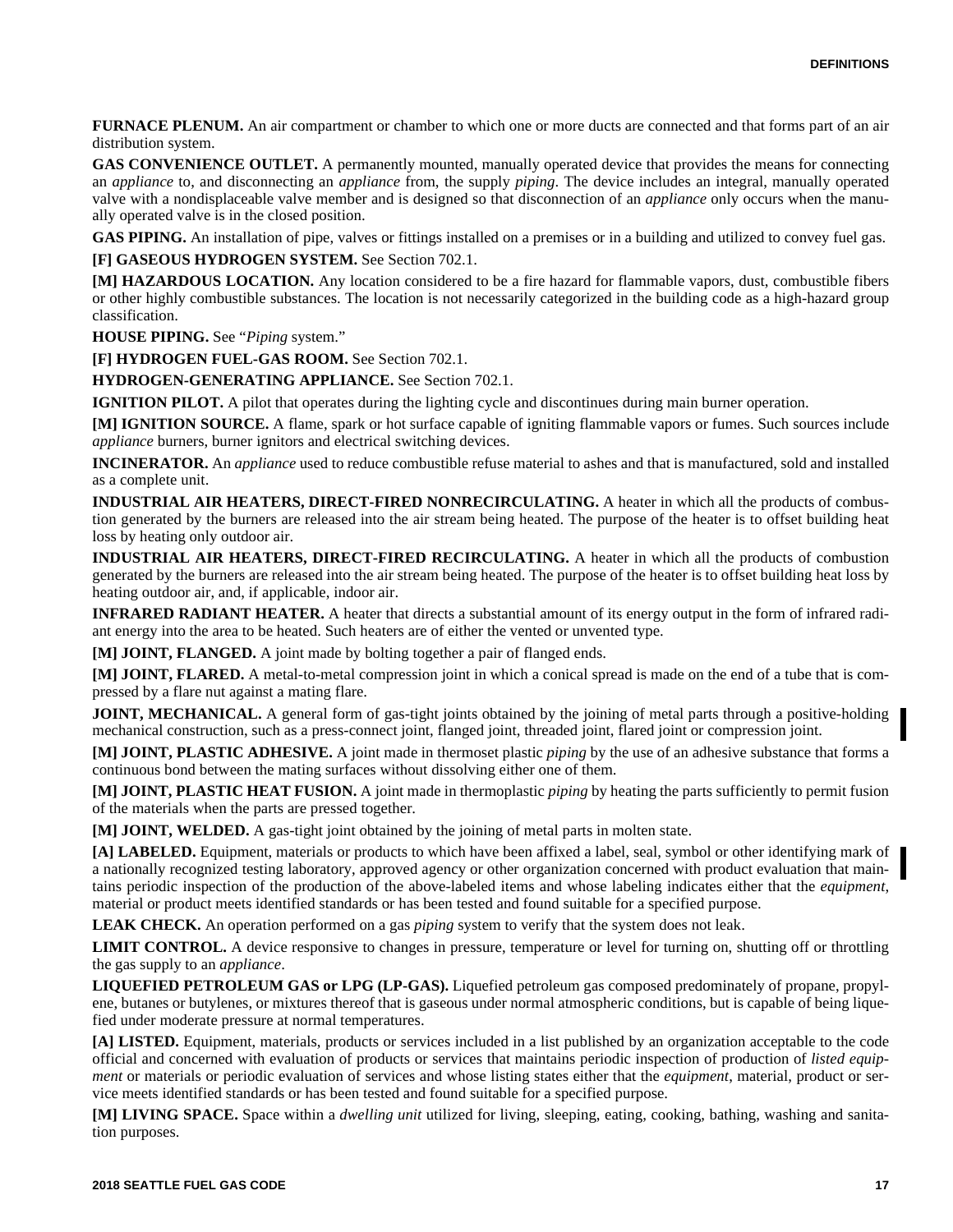**LOG LIGHTER.** A manually operated solid fuel ignition *appliance* for installation in a vented solid fuel-burning *fireplace*.

**LUBRICATED PLUG-TYPE VALVE.** A valve of the plug and barrel type provided with means for maintaining a lubricant between the bearing surfaces.

**MAIN BURNER.** A device or group of devices essentially forming an integral unit for the final conveyance of gas or a mixture of gas and air to the combustion zone, and on which combustion takes place to accomplish the function for which the *appliance* is designed.

**METER.** The instrument installed to measure the volume of gas delivered through it.

**MODULATING.** Modulating or throttling is the action of a control from its maximum to minimum position in either predetermined steps or increments of movement as caused by its actuating medium.

**[M] NONCOMBUSTIBLE MATERIALS.** Materials that, where tested in accordance with ASTM E136, have not fewer than three of four specimens tested meeting all of the following criteria:

- 1. The recorded temperature of the surface and interior thermocouples shall not at any time during the test rise more than 54ºF (30ºC) above the furnace temperature at the beginning of the test.
- 2. There shall not be flaming from the specimen after the first 30 seconds.
- 3. If the weight loss of the specimen during testing exceeds 50 percent, the recorded temperature of the surface and interior thermocouples shall not at any time during the test rise above the furnace air temperature at the beginning of the test, and there shall not be flaming of the specimen.

**[A] OCCUPANCY.** The purpose for which a building, or portion thereof, is utilized or occupied.

**[M] OFFSET (VENT).** A combination of *approved* bends that makes two changes in direction bringing one section of the vent out of line but into a line parallel with the other section.

**ORIFICE.** The opening in a cap, spud or other device whereby the flow of gas is limited and through which the gas is discharged to the burner.

**OUTLET.** The point at which a gas-fired *appliance* connects to the gas *piping* system.

**OXYGEN DEPLETION SAFETY SHUTOFF SYSTEM (ODS).** A system designed to act to shut off the gas supply to the main and pilot burners if the oxygen in the surrounding atmosphere is reduced below a predetermined level.

**[S] PERSON.** Any individual, receiver, administrator, executor, assignee, trustee in bankruptcy, trust, estate, firm, partnership, joint venture, club, company, joint stock company, business trust, municipal corporation, political subdivision of the State of Washington, corporation, limited liability company, association, society or any group of individuals acting as a unit, whether mutual, cooperative, fraternal, nonprofit or otherwise, and the United States or any instrumentality thereof.

**PILOT.** A small flame that is utilized to ignite the gas at the main burner or burners.

**[M] PIPING.** Where used in this code, "*piping*" refers to either pipe or tubing, or both.

**Pipe.** A rigid conduit of iron, steel, copper, copper-alloy or plastic.

**Tubing.** Semirigid conduit of copper, copper-alloy aluminum, plastic or steel.

**PIPING SYSTEM.** The fuel *piping*, valves and fittings from the outlet of the *point of delivery* to the outlets of the *appliance* shutoff valves.

**[M] PLASTIC, THERMOPLASTIC.** A plastic that is capable of being repeatedly softened by increase of temperature and hardened by decrease of temperature.

**POINT OF DELIVERY.** For natural gas systems, the *point of delivery* is the outlet of the service meter assembly or the outlet of the service regulator or service shutoff valve where a meter is not provided. Where a valve is provided at the outlet of the service meter assembly, such valve shall be considered to be downstream of the *point of delivery*. For undiluted liquefied petroleum gas systems, the point of delivery shall be considered to be the outlet of the service pressure regulator, exclusive of line gas regulators, in the system.

**PORTABLE FUEL CELL APPLIANCE.** A fuel cell generator of electricity, which is not fixed in place. A portable fuel cell *appliance* utilizes a cord and plug connection to a grid-isolated load and has an integral fuel supply.

**PRESSURE DROP.** The loss in pressure due to friction or obstruction in pipes, valves, fittings, regulators and burners.

**PRESSURE TEST.** An operation performed to verify the gas-tight integrity of gas *piping* following its installation or modification.

**PURGE.** To free a gas conduit of air or gas, or a mixture of gas and air.

**QUICK-DISCONNECT DEVICE.** A hand-operated device that provides a means for connecting and disconnecting an *appliance* or an *appliance* connector to a gas supply and that is equipped with an automatic means to shut off the gas supply when the device is disconnected.

**[M] READY ACCESS (TO).** That which enables a device, *appliance* or *equipment* to be directly reached, without requiring the removal or movement of any panel, door or similar obstruction (see "*Access*").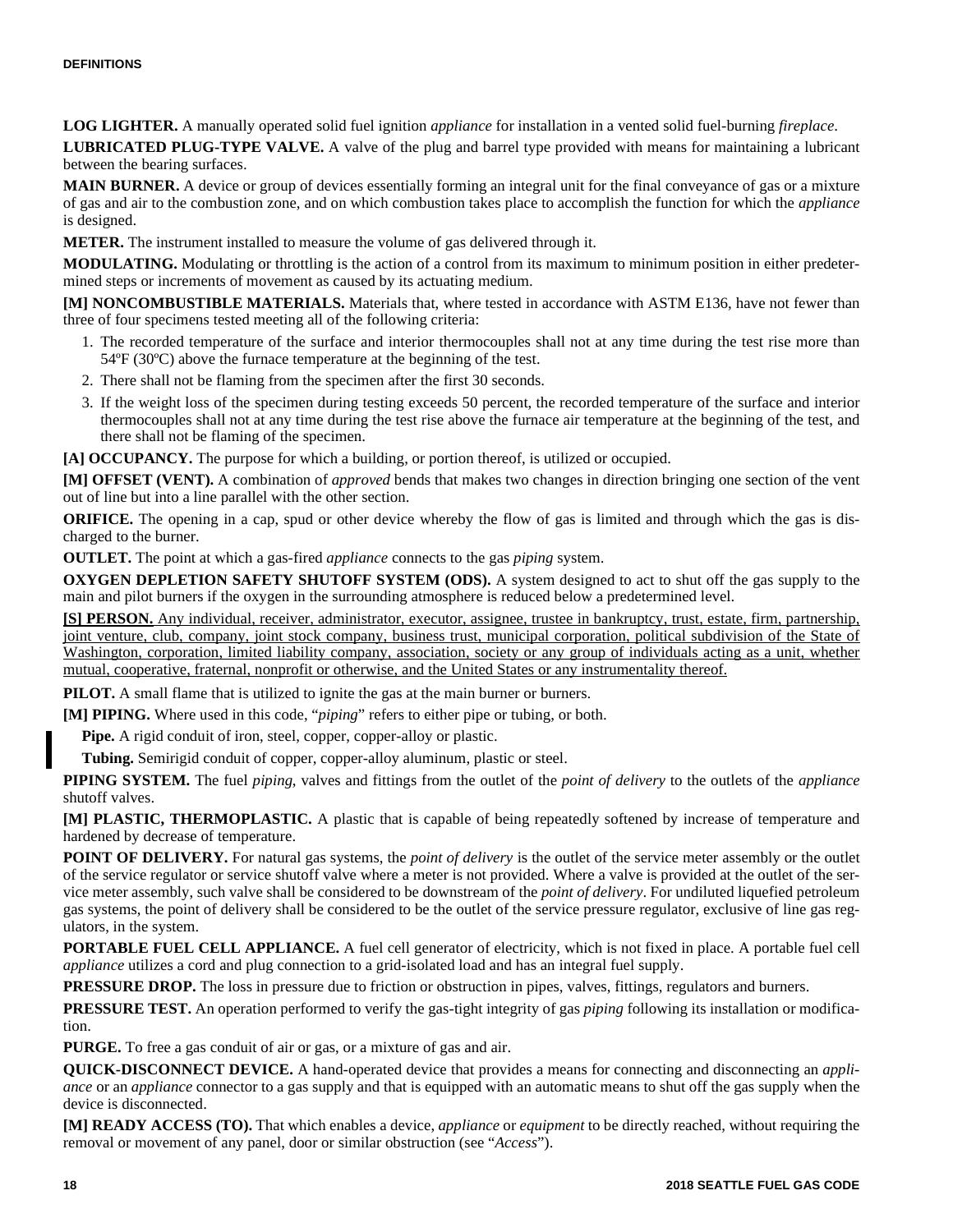**[A] REGISTERED DESIGN PROFESSIONAL.** An individual who is registered or licensed to practice their respective design profession as defined by the statutory requirements of the professional registration laws of the state or jurisdiction in which the project is to be constructed.

**REGULATOR.** A device for controlling and maintaining a uniform supply pressure, either pounds-to-inches water column (MP regulator) or inches-to-inches water column (*appliance* regulator).

**REGULATOR, GAS APPLIANCE.** A pressure regulator for controlling pressure to the manifold of the *appliance*.

**REGULATOR, LINE GAS PRESSURE.** A device placed in a gas line between the service pressure regulator and the *appliance* for controlling, maintaining or reducing the pressure in that portion of the *piping* system downstream of the device.

**REGULATOR, MEDIUM-PRESSURE (MP Regulator).** A line pressure regulator that reduces gas pressure from the range of greater than 0.5 psig (3.4 kPa) and less than or equal to 5 psig (34.5 kPa) to a lower pressure.

**REGULATOR, MONITORING.** A pressure regulator set in series with another pressure regulator for the purpose of automatically taking control of the pressure downstream of the monitored regulator when that pressure exceeds a set minimum.

**REGULATOR, PRESSURE.** A device placed in a gas line for reducing, controlling and maintaining the pressure in that portion of the *piping* system downstream of the device.

**REGULATOR, SERIES.** A pressure regulator in series with one or more other pressure regulators.

**REGULATOR, SERVICE PRESSURE.** For natural gas systems, a device installed by the serving gas supplier to reduce and limit the service line pressure to delivery pressure. For undiluted liquefied petroleum gas systems, the regulator located upstream from all line gas pressure regulators, where installed, and downstream from any first stage or a high pressure regulator in the system.

**RELIEF OPENING.** The opening provided in a draft hood to permit the ready escape to the atmosphere of the flue products from the draft hood in the event of no draft, back draft or stoppage beyond the draft hood, and to permit air into the draft hood in the event of a strong chimney updraft.

**RELIEF VALVE (DEVICE).** A safety valve designed to forestall the development of a dangerous condition by relieving either pressure, temperature or vacuum in the hot water supply system.

**RELIEF VALVE, PRESSURE.** An automatic valve that opens and closes a relief vent, depending on whether the pressure is above or below a predetermined value.

#### **RELIEF VALVE, TEMPERATURE.**

**Manual reset type.** A valve that automatically opens a relief vent at a predetermined temperature and that must be manually returned to the closed position.

**Reseating or self-closing type.** An automatic valve that opens and closes a relief vent, depending on whether the temperature is above or below a predetermined value.

**RELIEF VALVE, VACUUM.** A valve that automatically opens and closes a vent for relieving a vacuum within the hot water supply system, depending on whether the vacuum is above or below a predetermined value.

**RISER, GAS.** A vertical pipe supplying fuel gas.

**ROOM HEATER, UNVENTED.** See "Unvented room heater."

**ROOM HEATER, VENTED.** A free-standing heating unit used for direct heating of the space in and adjacent to that in which the unit is located (see "Vented room heater").

**SAFETY SHUTOFF DEVICE.** See "Flame safeguard."

**[BF] SHAFT.** An enclosed space extending through one or more stories of a building, connecting vertical openings in successive floors, or floors and the roof.

**[A] SLEEPING UNIT.** A room or space in which people sleep, which can also include permanent provisions for living, eating and either sanitation or kitchen facilities, but not both. Such rooms and spaces that are also part of a *dwelling unit* are not sleeping units.

**SPECIFIC GRAVITY.** As applied to gas, specific gravity is the ratio of the weight of a given volume to that of the same volume of air, both measured under the same condition.

**STATIONARY FUEL CELL POWER PLANT.** A self-contained package or factory-matched packages that constitute an automatically operated assembly of integrated systems for generating electrical energy and recoverable thermal energy that is permanently connected and fixed in place.

#### **THERMOSTAT.**

**Electric switch type.** A device that senses changes in temperature and controls electrically, by means of separate components, the flow of gas to the burner(s) to maintain selected temperatures.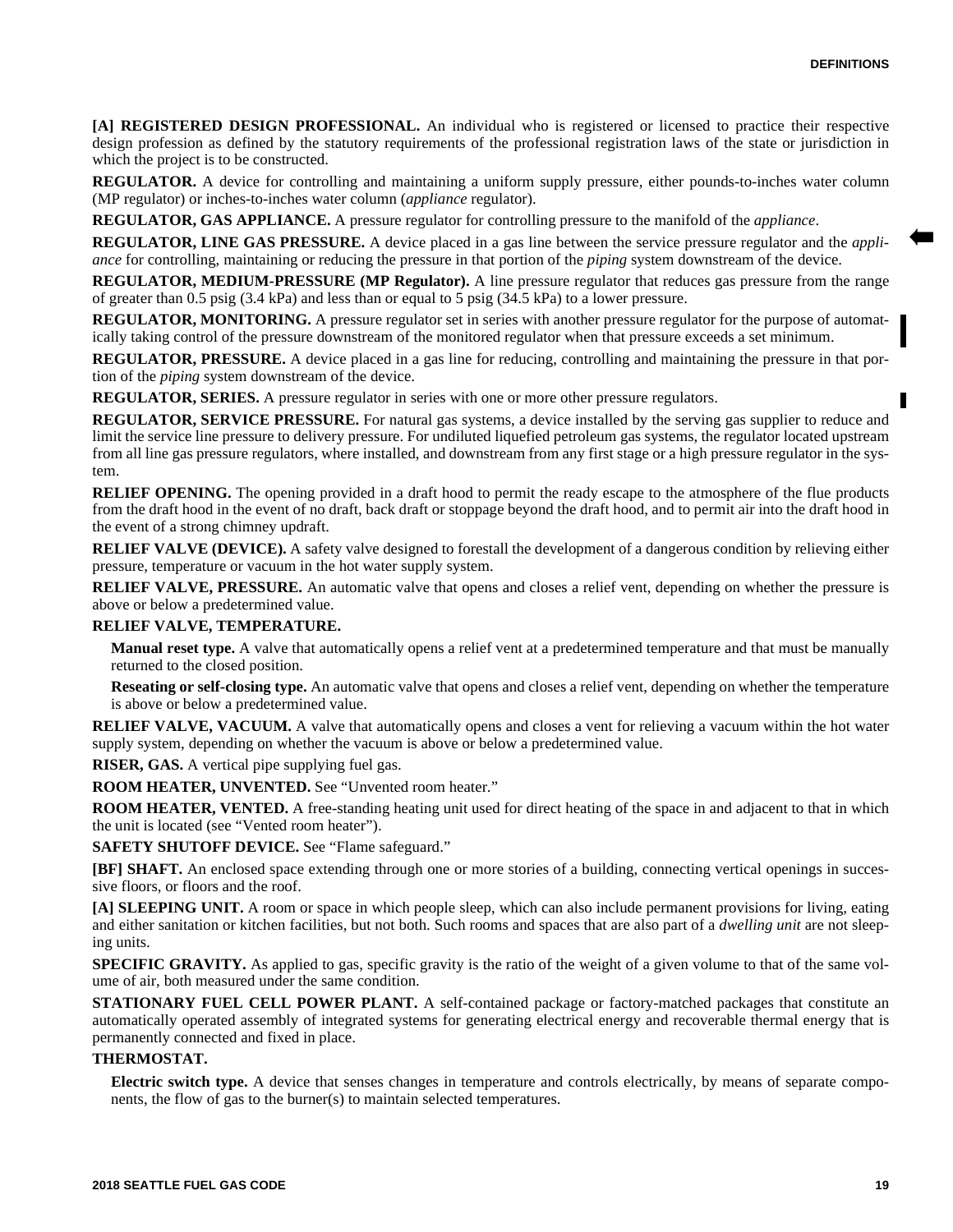**Integral gas valve type.** An automatic device, actuated by temperature changes, designed to control the gas supply to the burner(s) in order to maintain temperatures between predetermined limits, and in which the thermal actuating element is an integral part of the device.

- 1. Graduating thermostat. A thermostat in which the motion of the valve is approximately in direct proportion to the effective motion of the thermal element induced by temperature change.
- 2. Snap-acting thermostat. A thermostat in which the thermostatic valve travels instantly from the closed to the open position, and vice versa.

**[P] THIRD-PARTY CERTIFICATION AGENCY.** An approved agency operating a product or material certification system that incorporates initial product testing, assessment and surveillance of a manufacturer's quality control system.

**[P] THIRD-PARTY CERTIFIED.** Certification obtained by the manufacturer indicating that the function and performance characteristics of a product or material have been determined by testing and ongoing surveillance by an approved third-party certification agency. Assertion of certification is in the form of identification in accordance with the requirements of the third-party certification agency.

**[P] THIRD-PARTY TESTED.** Procedure by which an approved testing laboratory provides documentation that a product, material or system conforms to specified requirements.

**TOILET, GAS-FIRED.** A packaged and completely assembled appliance containing a toilet that incinerates refuse instead of flushing it away with water.

**[M] TRANSITION FITTINGS, PLASTIC TO STEEL.** An adapter for joining plastic pipe to steel pipe. The purpose of this fitting is to provide a permanent, pressure-tight connection between two materials that cannot be joined directly one to another.

**UNIT HEATER.** A self-contained, automatically controlled, vented, fuel-gas-burning, space-heating appliance, intended for installation in the space to be heated without the use of ducts, and having integral means for circulation of air.

**UNLISTED BOILER.** A boiler not *listed* by a nationally recognized testing agency.

**[S] UNSAFE.** Constituting a fire or health hazard or otherwise dangerous to human life, or constituting a hazard to safety, health or public welfare.

**UNVENTED ROOM HEATER.** An unvented heating *appliance* designed for stationary installation and utilized to provide comfort heating. Such appliances provide radiant heat or convection heat by gravity or fan circulation directly from the heater and do not utilize ducts.

**VALVE.** A device used in *piping* to control the gas supply to any section of a system of *piping* or to an *appliance*.

**Appliance shutoff.** A valve located in the *piping* system, used to isolate individual appliances for purposes such as service or replacement.

**Automatic.** An automatic or semiautomatic device consisting essentially of a valve and operator that control the gas supply to the burner(s) during operation of an *appliance*. The operator shall be actuated by application of gas pressure on a flexible diaphragm, by electrical means, by mechanical means, or by other *approved* means.

**Automatic gas shutoff.** A valve used in conjunction with an automatic gas shutoff device to shut off the gas supply to a water-heating system. It shall be constructed integrally with the gas shutoff device or shall be a separate assembly.

**Individual main burner.** A valve that controls the gas supply to an individual main burner.

**Main burner control.** A valve that controls the gas supply to the main burner manifold.

**Manual main gas-control.** A manually operated valve in the gas line for the purpose of completely turning on or shutting off the gas supply to the *appliance*, except to pilot or pilots that are provided with independent shutoff.

**Manual reset.** An automatic shutoff valve installed in the gas supply *piping* and set to shut off when unsafe conditions occur. The device remains closed until manually reopened.

Service shutoff. A valve, installed by the serving gas supplier between the service meter or source of supply and the customer *piping* system, to shut off the entire *piping* system.

**VENT.** A pipe or other conduit composed of factory-made components, containing a passageway for conveying combustion products and air to the atmosphere, *listed* and *labeled* for use with a specific type or class of *appliance*.

**Special gas vent.** A vent *listed* and *labeled* for use with *listed* Category II, III and IV appliances.

**Type B vent.** A vent *listed* and *labeled* for use with appliances with draft hoods and other Category I appliances that are *listed* for use with Type B vents.

**Type BW vent.** A vent *listed* and *labeled* for use with wall furnaces.

**Type L vent.** A vent *listed* and *labeled* for use with appliances that are *listed* for use with Type L or Type B vents.

**VENT CONNECTOR.** See "Connector."

**VENT GASES.** Products of combustion from appliances plus excess air plus dilution air in the vent connector, gas vent or chimney above the draft hood or draft regulator.